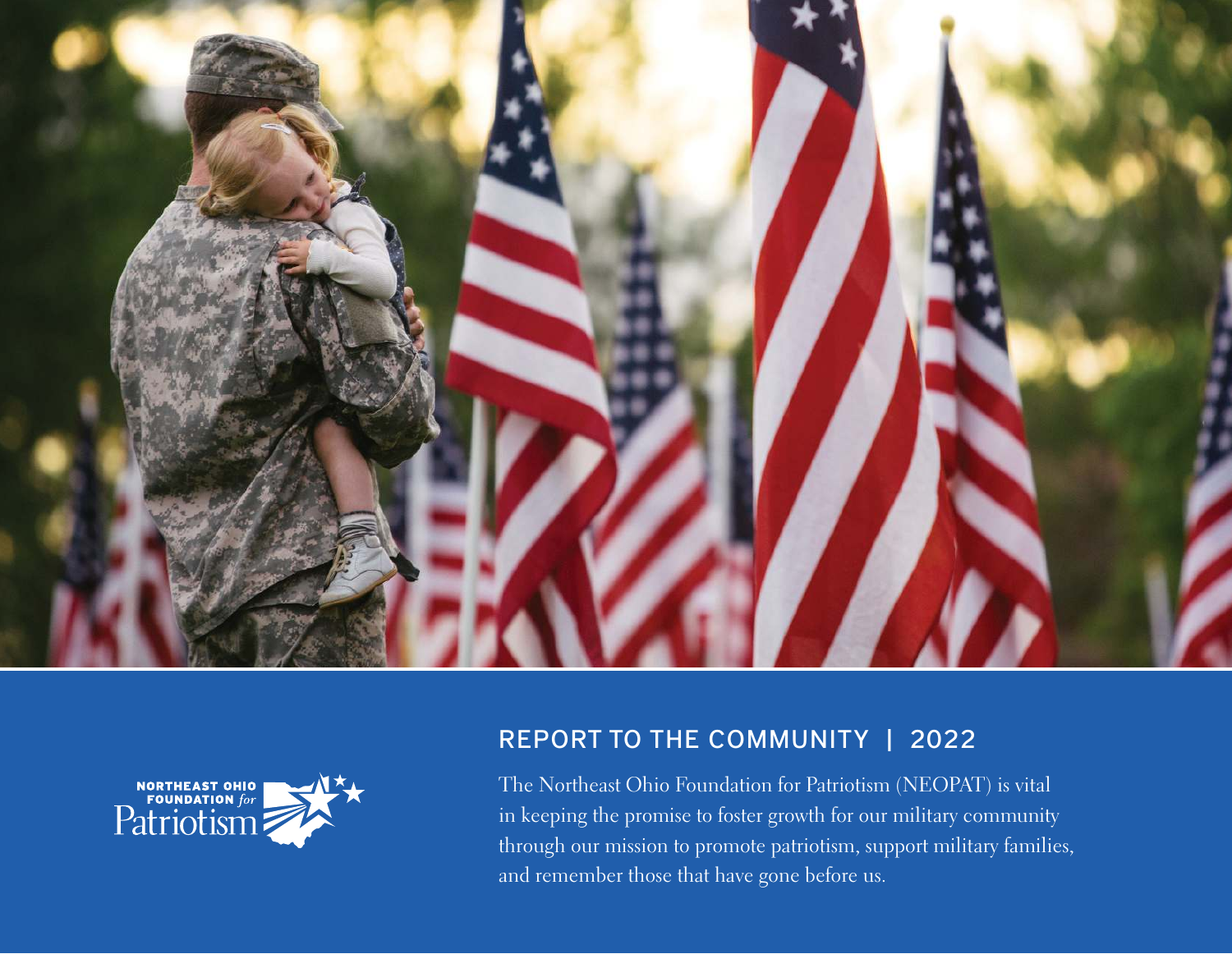NEOPAT serves military families every day by keeping the promise referenced in song during World War II. *"We will wait and pray for them until they come home … and if they are in need, we will care for them."* 

### **MAKING AN IMPACT**

Numerous veterans and military families have been impacted by our mission resulting in over \$3.8 million in direct impact.

Currently our region contains over 300,000 veterans and over 8,000 individuals in active military units. Most importantly, among these are the friends and families of the 112 young men and women from Northeast Ohio who have died serving our country since 9/11.

NEOPAT is committed to **Keeping the Promise** to support and serve military families in our 20-county service area in their times of need with a focus on core programming and pillars of support:

Emergency Support & Wellness - Helping on the home front with emergency support such as medical, food and housing needs for military and veteran families, assisting with utility payments and basic needs, access to mental health programming, and championing an annual adopt-a-military family program.

Patriotism & Community Engagement - Promoting patriotism through community service projects such as Operation Flags of Freedom, engaging youth through essay contests, developing patriotism curriculum, salute to service programs, special events and volunteer opportunities.

Remembrance - Honoring patriots who have given the ultimate sacrifice through remembrance initiatives which include the Charles Kirby Wilcox Honoree award, Gold Star Family recognition and memorial monuments for our fallen.



Total Donations Direct and Indirect

Donations Directly Made to Families

Individual, Corporate and Foundation Supporters

**20 20** Serving 20 Counties

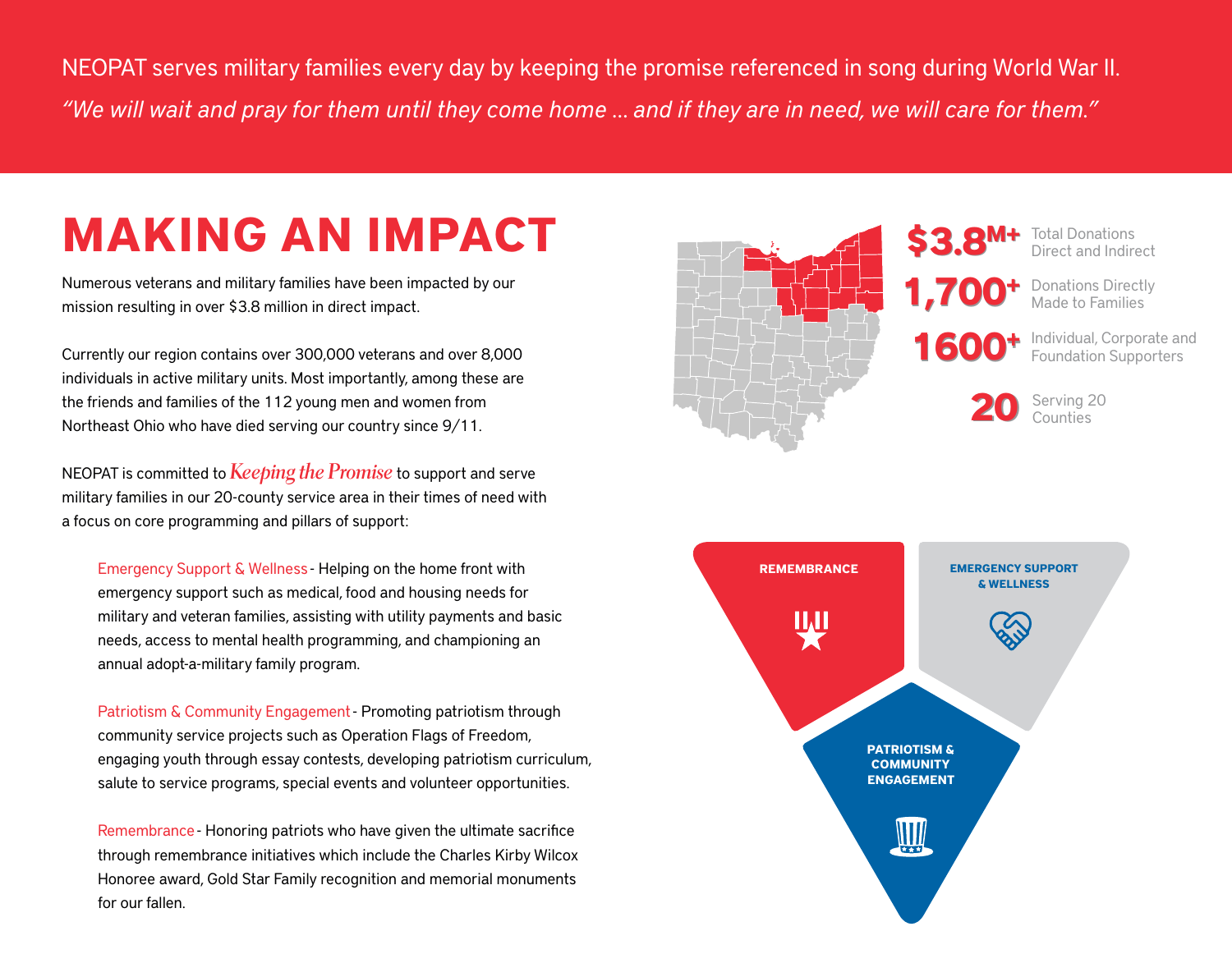### **VISION FOR THE FUTURE**



NEOPAT's vision for the future is to further enhance its current role as a military support organization and an entity that is making positive changes in the quality-of-life for our Northeast Ohio military community. NEOPAT is focusing on being mission ready to work with veterans and their families on an individual basis as their needs arise.

NEOPAT continues to connect the civilian community to our military heroes and families who are in need, enabling the community to Keep the Promise in recognizing and supporting those families.

Our focus for 2022 – 2023 is to be Mission Ready to continue to meet the needs of veterans and their families with Post Traumatic Growth.

To help veterans and their families facing adversity find new meaning through creativity, resilience and strength. Providing them with new outlets for enhancing their lives.

NEOPAT helps veterans and their families by utilizing a two-pronged focus on Mental Health Support Programs and Alternative Therapy Programs. Music, art, animal and outdoor therapies have proven to improve engagement for veterans who in turn stay committed to the programs which help them express themselves in new and positive ways. NEOPAT continues to be committed to working with veterans to find resources to become stronger on the other side of Post Traumatic Growth.

**"It's a war within yourself that never goes away."** - Veteran with PTSD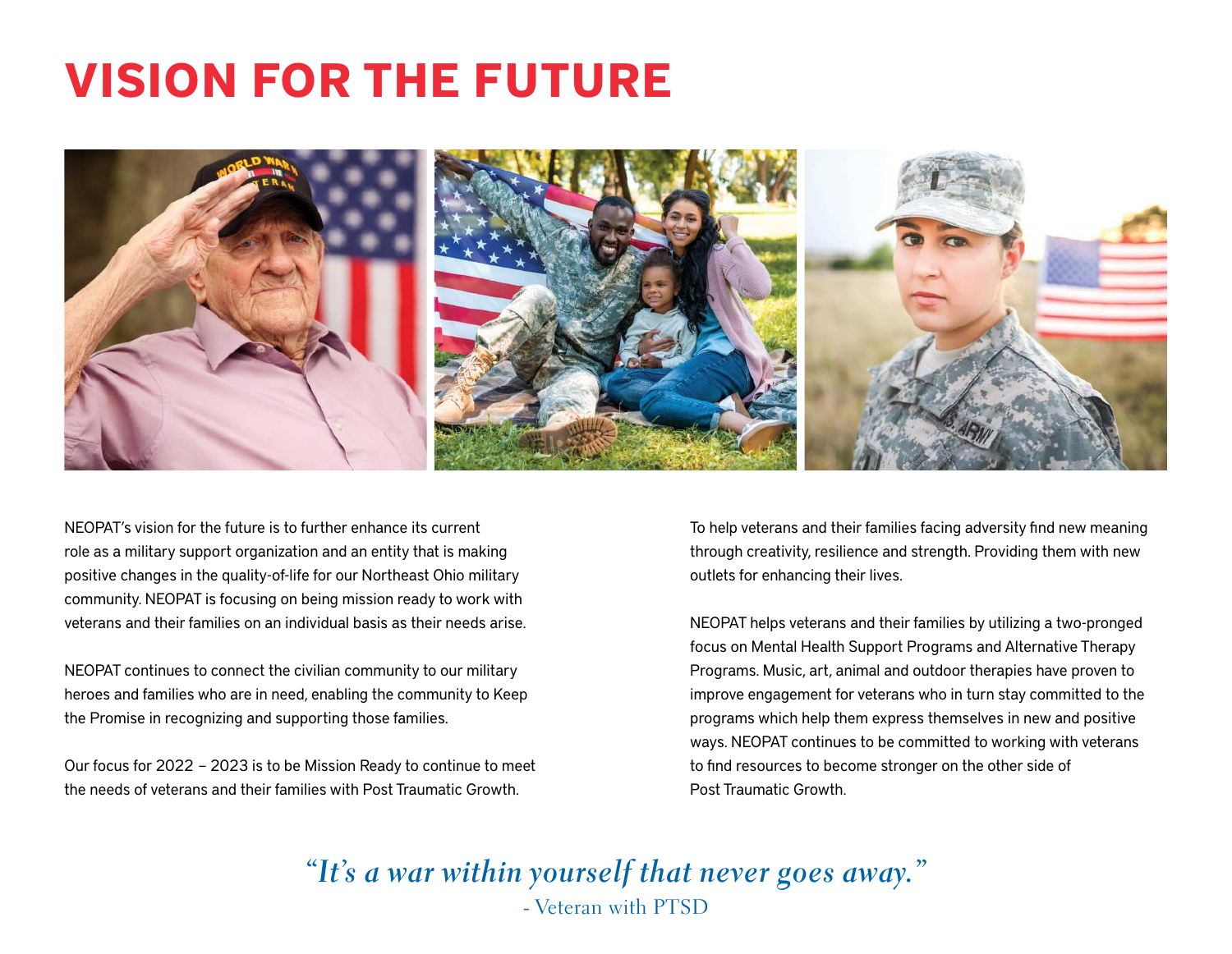## **REMEMBERING OUR NATION'S HEROES**

#### **Danny's Story**

NEOPAT is honored to recognize USMC LCpl Daniel R. Scherry as our 2022 Charles Kirby Wilcox Honoree. Born and raised in the West Park community of Cleveland, Danny was an amazing person who enjoyed everything life had to offer.

Danny made laughing an unbreakable habit - for himself and for everyone around him by thoroughly enjoying life and bringing fun to everyone that knew him. He was an avid lover of movies and a guardian of family traditions. Throughout his life, in all the lessons he learned and fun times he had, Danny was always working toward his ultimate goal - to be a Marine.

Danny enlisted in the Marines in January 2006 and left for boot camp at Parris Island that April. Immediately recognized for his hard work and determination, Danny was the leader of his squad for nearly the entire time at camp. Danny trained mortars as his military occupational specialty (MOS) and received two promotions in the first year as he anxiously awaited his deployment to the Al Anbar Province in Iraq. As Danny would say, he "dominated" his weapon and he was looking forward to putting all his training as a mortarman to use and couldn't wait to serve his country and make a difference.

Danny died On April 16, 2007, enroute back to base after an extended combat mission when he was struck by a live electrical wire. If Danny would not have served, his life may have been longer, but it wouldn't have been as complete - Danny would never have felt complete if he wasn't a Marine.

*Join us in honoring and remembering Danny and learn more about his story through this powerful video.*

For more information about all Charles Kirby Wilcox honorees, visit neopat.org/about/charles-kirby-wilcox-honorees